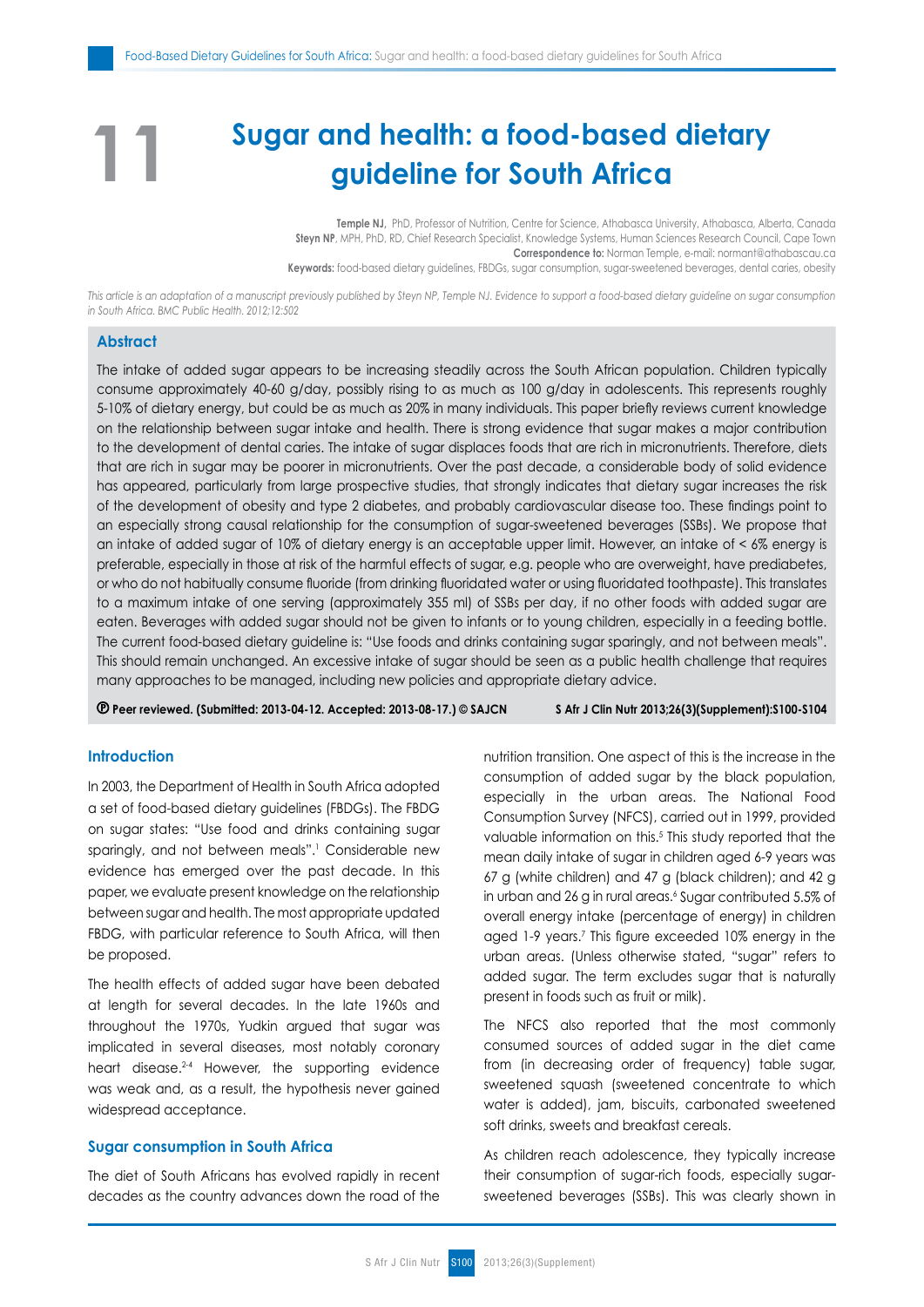a longitudinal study of adolescents in Gauteng that was carried out from 2000-2003.8 By 10 years of age, their mean intake of added sugar was 68 g/day (16% energy). This increased to 102 g/day by the age of 13 (20% energy).

Compared with what we know about the diets of children and adolescents, much less information is available on the role of sugar in the diets of adults. Valuable information came from the Cardiovascular Risk Study in Black South Africans (CRIBSA).<sup>9</sup> The dietary intake of sugar was estimated in 1 010 urban adults aged 18-60 years, living in four townships in Cape Town. Men consumed approximately 52 g/day of sugar (11% energy). Women consumed 51 g/day (15% energy) in the youngest group, falling to 38 g/day (11% energy) in the oldest.

It is informative to compare sugar intake in South Africa with that in the USA. The intake of added sugar rose at a rapid rate in the USA up until 2000. This was mainly because of the enormous increase in the consumption of SSBs that started in 1960.<sup>10,11</sup> However, between 1999 and 2000 and in 2007 and 2008, the intake of added sugar decreased by 23% from a mean of 100 g/day to 77 g/ day.12 This was mostly because of a reduction in the intake of SSBs. Sugar intake between 2007 and 2008 represented 15% of energy.

There is great variability in sugar intake in the USA and South Africa because of factors such as age, gender, socioeconomic status and the desire to consume a healthy diet. Another important consideration is that estimations of food intake have a significant error. However, the abovereported data indicate that there is now a considerable overlap between sugar intake in the two countries.

#### **Sugar and dental caries**

Tooth decay is a widespread problem in South Africa and often goes untreated.13-15 A large body of evidence has accumulated over recent decades that clearly reveals that there is a strong association between sugar intake and the risk of dental caries.<sup>16-18</sup> The mechanism by which sugar leads to tooth decay is as follows. Sugar and other fermentable carbohydrates are metabolised to acid by plaque bacteria.18 The critical pH is 5.5. Demineralisation starts when acid production causes the pH to fall below that value. Fluoride, calcium and phosphates have a preventive action, as they raise the pH by approximately 0.5 pH units.

Sucrose is regarded as being the most cariogenic of all sugars, because of its ability to form glycan which increases adhesion to the teeth. However, two other important variables relate to sugar consumption. Firstly, the risk of caries increases when sugar is consumed more frequently. Secondly, when sugar is in a form that is retained in the mouth for relatively long periods (e.g. sucking sweets, rather than SSBs), the risk of caries increases.<sup>19</sup>

Some estimates have been made of a safe upper limit for sugar intake with respect to the prevention of dental caries. Sheiham19 proposed an upper limit of 15 kg/person/ year in the presence of adequate fluoride, and 10 kg in its absence. This translates to an intake of 41 g and 27 g per day, respectively. Sreebny<sup>16</sup> examined food balance sheets and caries prevalence in 47 countries. He proposed that 50 g/day should be regarded as the upper limit of safe sugar consumption. However, actual sugar intake may be appreciably lower than the values indicated by the food balance sheets. Therefore, the safe upper limit may be lower than 50 g/day.

Later in this paper, general guidelines on sugar consumption are proposed. Here, we focus specifically on the prevention of dental caries. Key recommendations include:

- Avoiding the frequent consumption of juice or sugarcontaining beverages.
- Avoiding cariogenic snacks.
- Limiting cariogenic food to mealtimes.
- Restricting sugar-containing snacks that remain in the mouth for long periods or are eaten frequently, such as sweets.

An additional recommendation specific to preschool children is not to allow infants or children to sleep with feeding bottles.20 Further recommendations include appropriate use of fluoride, good oral hygiene and regular preventive and restorative dental care.

### **Sugar and malnutrition**

Sugar is devoid of all micronutrients. Therefore, it can be predicted that diets with a high sugar content tend to be depleted of micronutrients. However, a review explored this issue and found the evidence to be inconclusive. The investigators cited methodological issues as being an obstacle to reaching a firm conclusion.<sup>21</sup>

Nevertheless, several studies in Western countries have reported that people with a relatively high dietary intake of added sugar consume a smaller range of micronutrients.22-24 South African studies have provided some supporting evidence.<sup>1,25</sup> On balance, the preponderance of evidence indicates that a relatively high intake of added sugar causes a reduced intake of micronutrients.

Socio-economic status appears to play a significant role in this question. Sugar is a low-cost source of food energy. In a study of food prices in South Africa, we showed that fruit and vegetables cost many times more than sugar when expressed as rands per 1 000 calories.<sup>26,27</sup> For that reason,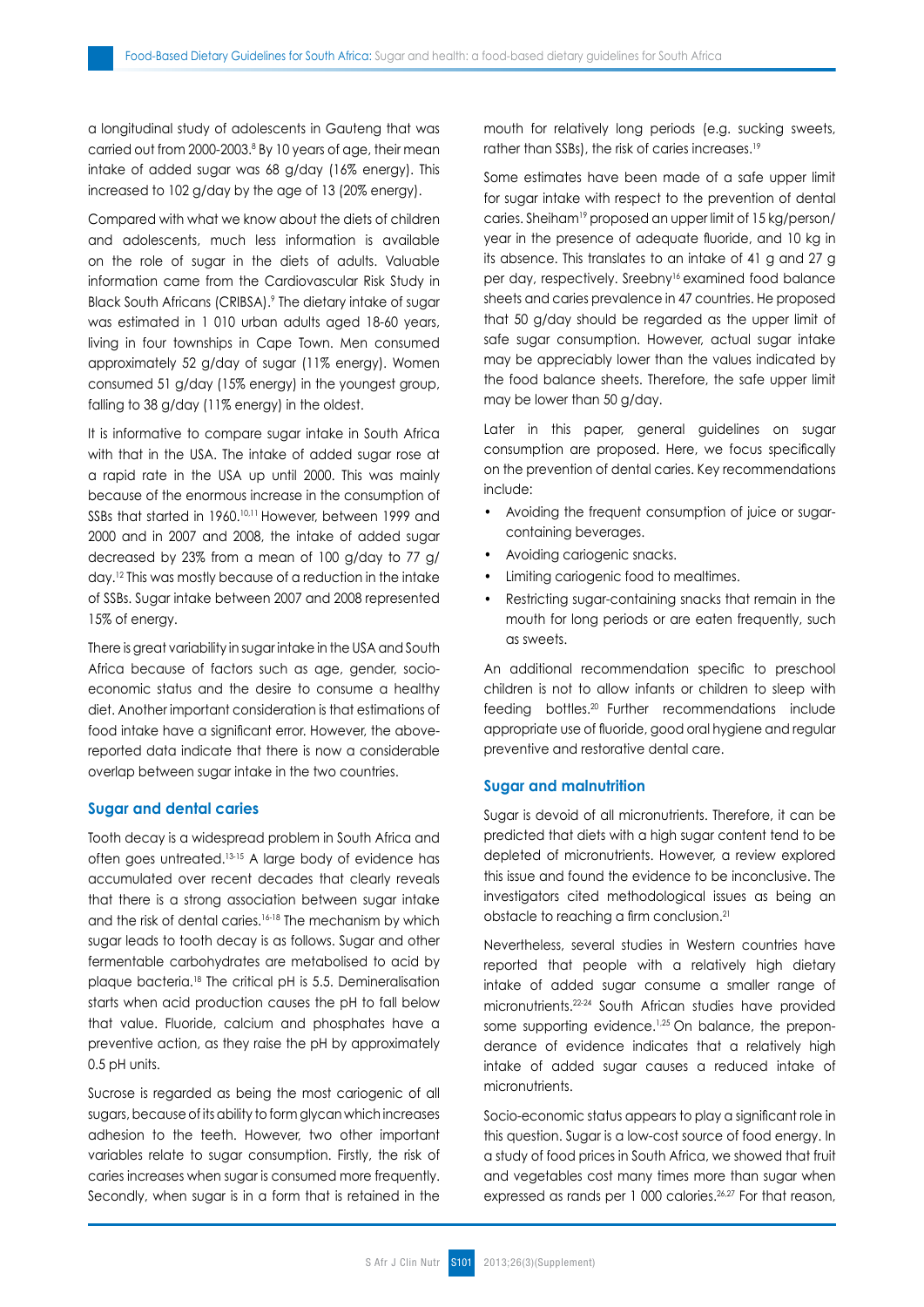poor people are pressured to buy sugar, rather than fruit and vegetables. Of course, other factors play an important role in food selection, including taste preference and the motivation to eat a healthy diet.

# **Sugar and obesity**

Much like many other countries across the world, South Africa has been experiencing a rapid expansion in the prevalence of overweight and obesity.28 A recent survey reported a major increase in the level of overweight and obesity in adolescents.29 The problem is especially acute in females and urban residents.

The possible role of sugar in the causation of excessive weight gain has focused mainly on SSBs. Impressive incriminating evidence on the consumption of SSBs in weight gain came from the recent findings of two large prospective investigations that were carried out in the USA. The investigators tracked 121 000 men and women for a period of 20 years.<sup>30</sup> The pooled results indicated that the intake of SSBs could explain almost one third of weight gain. (Subjects gained an average of 1.52 kg during each four-year period, of which 0.45 kg was linked to SSB). Other foods strongly associated with weight gain were French fries, potatoes, and red and processed meat (1.52 kg, 0.58 kg, 0.43 kg, and 0.42 kg, respectively).

The strongest evidence suggesting that SSBs play a causal role in the epidemic of obesity was from a systematic review and meta-analysis published in 2012.<sup>31</sup> This study combined the findings of 38 cohort studies and 30 randomised, controlled trials. The overall findings showed that the effects of sugar intake on weight resulted from SSBs, as well as the total intake of sugar. Increased sugar intake was associated with an increase of 0.75 kg in weight, whereas a decreased sugar intake was associated with 0.80 kg less weight. Findings from cohort studies indicated that after one year of follow-up, the odds ratio for being overweight or obese was 1.55, when comparing groups who had the highest and lowest intakes of SSBs. The study authors concluded that the intake of free sugar or SSBs was a determinant of body weight, and that this was the result of increased energy intake.

These findings are not surprising, as the consumption of sugar-rich foods results in poor satiety and therefore induces increased energy intake. Sugar-fat mixtures, like cakes and biscuits, are often tasty and appealing, and therefore encourage overeating. Of particular importance is that these foods have a high energy density, owed in no small part to the sugar. Considerable evidence indicates that food with a high energy density induces excessive energy intake and therefore overweight.32,33 Feeding studies also strongly suggest that SSBs facilitate the consumption of an excessive quantity of calories.<sup>34</sup>

Another very pertinent finding was that the isoenergetic exchange of sugar with other carbohydrates did not cause weight change.31 This suggests that sugar causes weight gain as a result of increased energy intake, rather than because sugar is somehow more harmful than other carbohydrates.

As sugar, especially that in SSBs, is strongly implicated in obesity, reducing its intake is a means of helping to prevent related conditions, including type 2 diabetes, cardiovascular diseases and cancer of the colon and breast.

# **Sugar and type 2 diabetes**

Epidemiological evidence points to the role of SSBs in the aetiology of type 2 diabetes. The strongest evidence for this derives from a meta-analysis of prospective studies.<sup>35</sup> Results from eight studies on type 2 diabetes (311 000 subjects and 15 000 cases) indicate that the consumption of SSBs (1-2 servings per day versus < 1 serving per month) was associated with an elevated risk of type 2 diabetes [relative risk  $(RR) = 1.26$ ]. The meta-analysis also examined the relationship between the consumption of SSBs and risk of developing metabolic syndrome, a strong predictor of type 2 diabetes. Three studies included 19 400 subjects and 5 800 cases. Again, subjects with a relatively high intake of SSBs (consuming the above quantities thereof) had an elevated risk (RR = 1.20).

A prospective study that appeared after the metaanalysis was carried out gave supporting results.36 This study followed 40 400 men for 20 years, during which time 2 680 cases of type 2 diabetes were detected. The hazard risk for SSB intake (median intake of 6.5 servings per week versus never) and type 2 diabetes was 1.24. Interestingly, no significant association was found between the intake of artificially sweetened beverages and type 2 diabetes.

# **Sugar and cardiovascular disease**

Some evidence implicates SSBs as a factor in cardiovascular disease. The strongest supporting evidence came from a report of a prospective study on 88 000 American women who were monitored for 24 years.37 The risk of developing coronary heart disease was 35% greater risk in those who consumed two or more SSBs per day, compared with those consuming SSBs less than once a month.

Studies have also been carried out on the relationship between the intake of SSBs and risk factors for cardiovascular disease. Excessive consumption of SSBs may detrimentally affect blood lipids. A prospective study reported that frequent consumers of SSBs were at an elevated risk of both hypertriglyceridaemia and low high-density lipoprotein cholesterol levels.<sup>38</sup> People who consume above-average amounts of SSBs may also be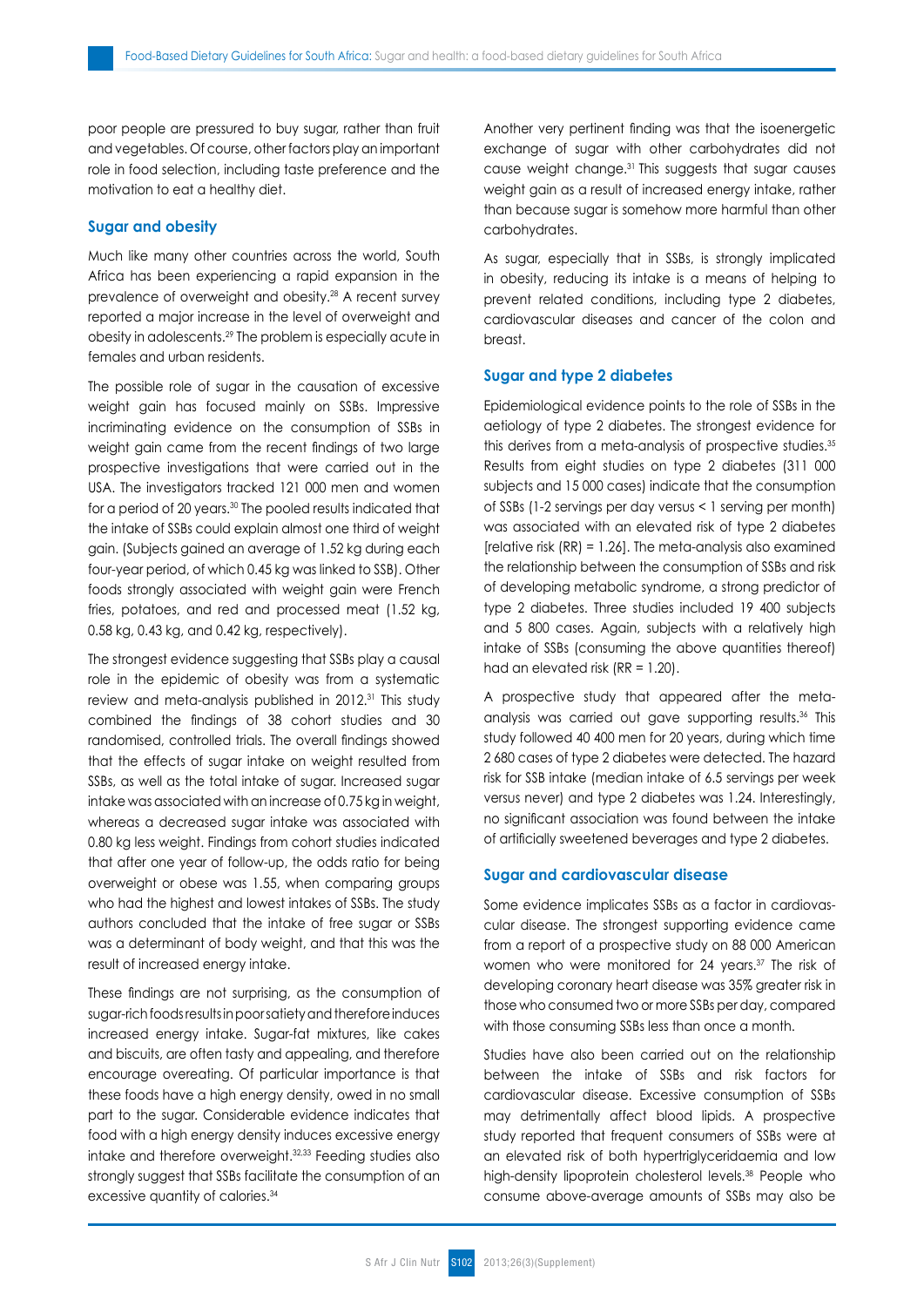at elevated risk of hypertension. However, this relationship is uncertain. In one prospective study, the risk was similar for sugared caffeinated cola and diet caffeinated cola,<sup>39</sup> while in another, the association was not statistically significant.<sup>38</sup>

## **Sugar and disease: a summary**

Some of the harmful effects of sugar have been well known for decades. Sugar is clearly a major factor in the development of dental caries. A high intake of added sugar may lead to a reduced intake of a variety of micronutrients. The role of sugar has been hotly debated for decades in the areas of obesity, type 2 diabetes and cardiovascular disease. However, research studies that have been published over the past decade have provided a solid body of valuable evidence that indicates that a relatively high intake of added sugar, especially SSBs, plays a significant role in obesity and type 2 diabetes, and probably cardiovascular disease too. In brief, the smoking gun has been found!

While the evidence of harm is strongest for SSBs, there is also strong evidence that sugar in itself is harmful. This has been most firmly established in connection with obesity. Additionally, sugar-rich solid foods have been linked to dental caries. Added sugar tends to reduce the dietary intake of micronutrients. For these reasons, foods that contain added sugar should be regarded as potentially harmful.

#### **Dietary recommendations**

The American Heart Association recently proposed an upper limit for added sugar in the diet of 100 calories (420 kJ, 25 g) per day for women, or 150 calories  $(630 \text{ kJ}, 37.5 \text{ g})$  for men.<sup>40</sup> This is equivalent to approximately 5-6% of dietary energy. This can be viewed as an ideal upper limit, but is probably too low to be accepted by the majority of people. For that reason, an appropriate upper limit for the intake of added sugar is 10% of energy. However, for people who are at increased risk of the negative health consequences of sugar, an intake of < 6% of energy is advisable. This applies to people who are overweight or obese who have pre-diabetes or who live in areas where the drinking water is not fluoridated.

The above guidelines are appropriate for use by health professionals when designing or evaluating diets. However, the most widely used tool is the set of FBDGs for the general population. The current South African FBDG for sugar is: "Use food and drinks containing sugar sparingly, and not between meals". This should remain unchanged. Specific (quantitative) information can be added as follows. A 355-ml tin of an SSB (one serving) contains approximately 40 g of sugar (150 calories, 630 kJ). Drinking one tin per day translates to approximately 6-7% of energy. Therefore, ideally, both adults and children should limit the consumption of SSBs to one tin per day, or the equivalent amount of added sugar from other foods.

An additional recommendation is that infants and young children should not be given beverages with added sugar. Of particular importance is that, in order to avoid frequent or prolonged exposure to sugar, infants should not be allowed to lie down with a bottle. As children grow, they demand sweetened foods and drinks. In order to help to prevent dental caries, the frequency of intake thereof should be limited, and sugar-rich foods should be consumed only with meals, where possible.

What are the recommendations for fruit juice? The rich content of micronutrients and phytochemicals therein means that fruit juices are far more nutritious than SSBs. Although they are similar to SSBs in terms of carbohydrate concentration, they have a slightly lower glycaemic index (GI). Apple juice, orange juice and Coca-Cola® have GI values of 40, 50 and 58, respectively.41 Therefore, fruit juices are preferable to SSBs, but their ease of consumption (low satiety) means they can contribute to excessive energy intake. The intake of fruit juices should not exceed 125- 250 ml (1-2 servings) per day. Vegetable juices are preferable, as they have a lower carbohydrate content than fruit juice and, in general, a lower GI.41 Whole fruit or vegetables are more valuable to the nutritional value of the eating plan as they provide fibre and satiety.

# **Public health intervention**

Sugar should be seen as a public health challenge. Issuing FBDGs is a useful activity, but is unlikely to have a major impact on the dietary behaviour of the general population, especially young people. Many policy approaches have been tested in order to encourage healthier eating, such as fiscal measures and restrictions on advertising unhealthy foods and on the sale of unhealthy food to children in schools, as well as improved food labelling. Recently, Capacci<sup>42</sup> et al reviewed the use and level of success of these strategies in Europe.

### **Final note**

An interesting development in recent years has been "vitamin water". It is displayed prominently in numerous supermarkets and corner stores across many countries, including South Africa. The beverage comes in several varieties and contains vitamins and herbs. While the sugar content is only approximately half that of regular cola drinks, it is still, in essence, nothing more than sugar water. It is perhaps one of the most brilliant examples of rebranding in corporate history. At a stroke, the manufacturing company transformed a beverage that was widely